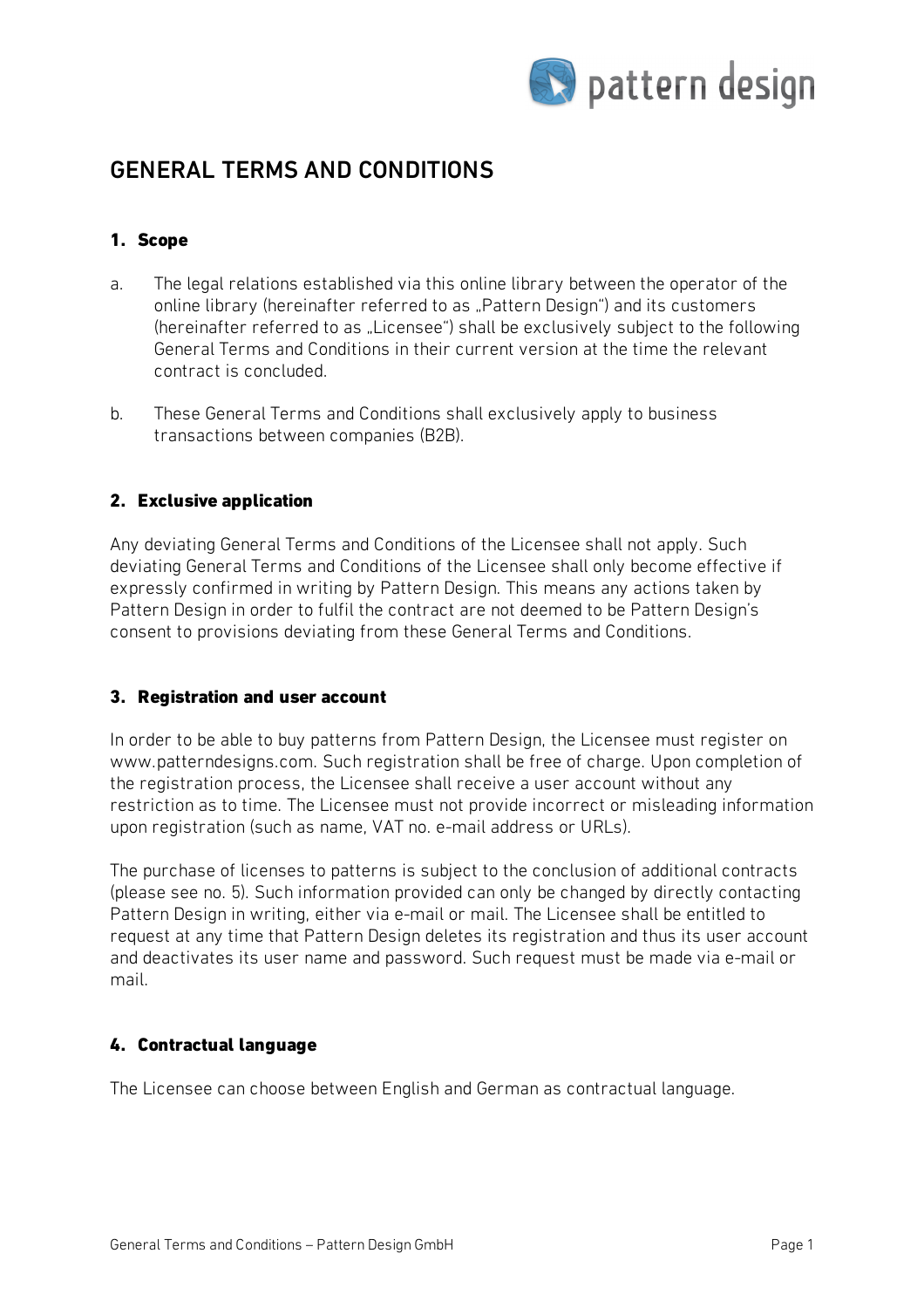

## 5. Conclusion of contract

The presentation of the patterns in the online library shall not be deemed to be a binding offer by Pattern Design to conclude a contract. The Licensee shall merely be requested to submit an offer by placing an order. By sending an order via the online library, the Licensee makes a binding offer aiming at the conclusion of a contract for the patterns in the shopping cart. In addition, by sending the order, the Licensee accepts these General Terms and Conditions as the General Terms and Conditions exclusively applicable to the legal relationship between the Licensee and Pattern Design. The acceptance of the contract and delivery shall be effected as soon as the Licensee activates the link for the download. At the same time, the risk shall pass to the Licensee.

## 6. Subject matter of the contract

In this online library, Pattern Design sells various licenses to repeat patterns to registered Licensees. The copyright for these patterns remains with Pattern Design. The Licensee shall be able to purchase the following licenses:

## 6.1. UNLIMITED license

This license shall be unlimited as to scope and time, however, it shall be non-exclusive and without the right to grant sub-licenses. The Licensee shall be allowed to use such patterns on products or derivatives. Any restriction of the number produced shall be excluded. After the conclusion of contract, such patterns shall remain in the online library and can be purchased by other Licensees, as well.

#### 6.2. EXCLUSIVE license – limited or unlimited

The "Exclusive License" is offered in two options. Both options just differ in the time limitation:

#### 6.2.1. EXCLUSIVE limited license

This license shall be an exclusive license, unlimited as to scope, however, without the right to grant sub-licenses. This exclusive license shall be limited to a period of 2 years starting at the time the contract is concluded. The Licensee shall be allowed to use such patterns on products or derivatives. After conclusion of contract, these patterns shall be removed from the online library for a period of two years and cannot be bought by any other Licensee. After these two years, Pattern Design reserves the right to offer these patterns under an unlimited license again.

# 6.2.2. EXCLUSIVE unlimited license

This license shall be an exclusive license, unlimited as to scope and time, however, without the right to grant sub-licenses. The Licensee shall be allowed to use such patterns on products or derivatives. After conclusion of contract, these patterns shall be removed from the online library and cannot be bought by any other Licensee.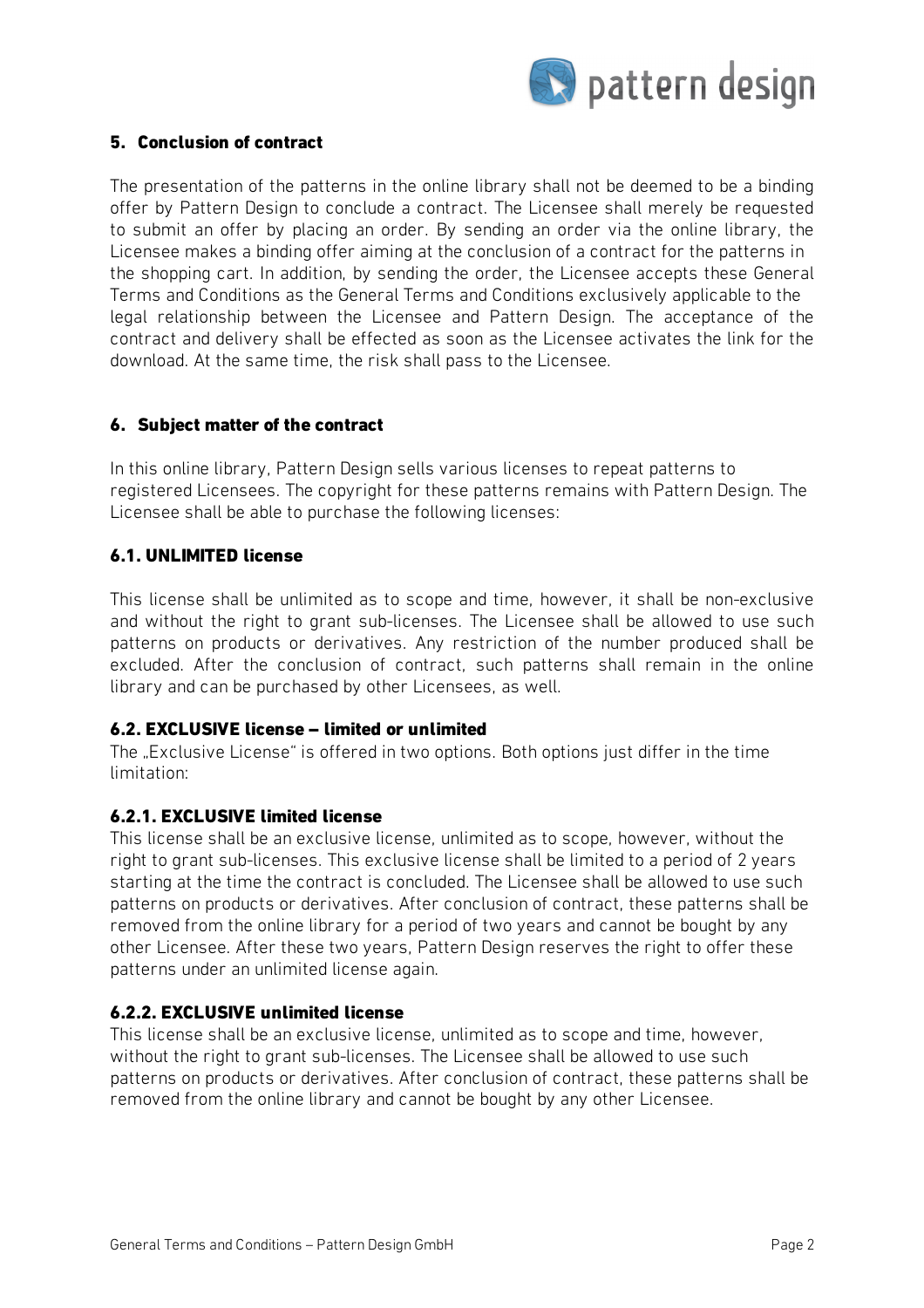

# 7. Terms of payment

- a. All prices are stated net.
- b. Pattern Design accepts the following methods of payment: direct ebanking or payment by credit card (Visa, MasterCard).
- c. The invoiced amount shall become due immediately upon receipt of the order confirmation. In case of payment by direct ebanking or credit card, the invoiced amount shall be charged to your account on the due date.

# 8. Additional duties and obligations of the Licensee

- a. The personal login data (user name, password, etc.) for the user account , shall only be used by the Licensee. The Licensee shall be obliged to treat them with strict secrecy and must not disclose them to any third party. In addition, the Licensee shall be obliged to protect such data from any third party access. Personal login data should be changed in regular intervals for security purposes. In case the Licensee has a reason to believe that any unauthorised third party obtained such login data, the Licensee shall be obliged to change these data immediately.
- b. Personal login data must not be stored unless they are encrypted. The Licensee shall indemnify Pattern Design and its vicarious agents against any third party claims if such claims are based on any illegal use of the services offered by Pattern Design and the related services offered by the Licensee or are conducted with the Licensee's consent or which result from any disputes arising out of the use of services offered by Pattern Design based on data protection law, copyright law or other legal issues. In case the Licensee recognises or should recognise that such a violation is imminent, the Licensee shall be obliged to inform Pattern Design thereof immediately. The Licensee must notify Pattern Design immediately of any defect or damage to the patterns purchased from Pattern Design. Unless otherwise stipulated in the license contracts, the Licensee shall not be entitled to resell or otherwise transfer the patterns and/or the licenses thereto.

# 9. Rights of Pattern Design

- a. In case of any severe violation of the Licensee's obligations as well as in case of any founded material suspicion of any violation of such obligations, Pattern Design shall be entitled at any time to terminate the Licensee's user account or to block it for an indefinite period of time at the Licensee's expense.
- b. Pattern Design shall not be responsible for the contents and pictures of linked websites.
- c. Pattern Design reserves the right to cease to render offered services or to remove links to other websites.
- d. Pattern Design shall not be obliged to provide specific contents.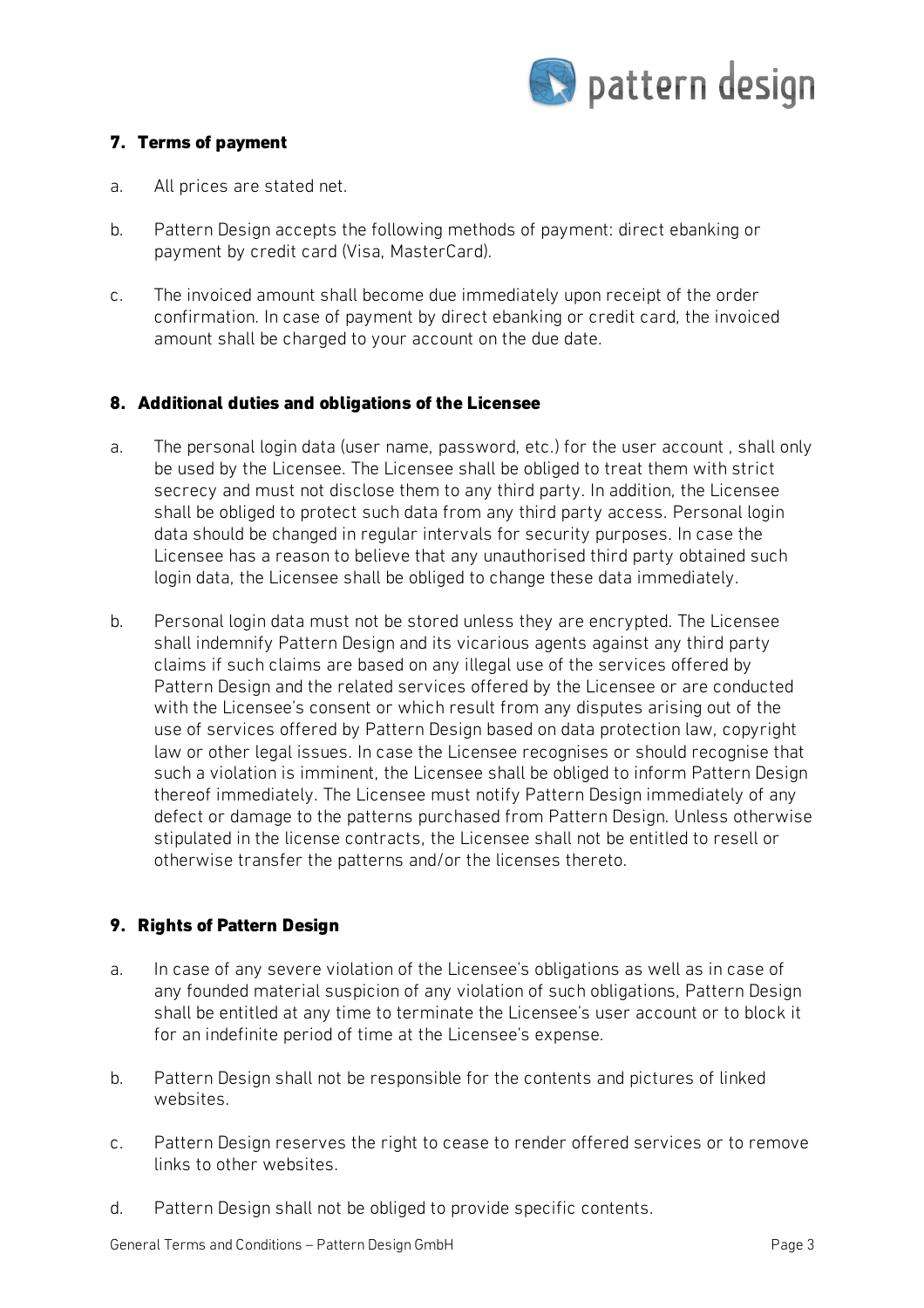

e. Pattern Design shall be entitled to take legal action in case of any suspected counterfeit merchandise, in particular in case of prohibited reproduction of patterns or sub-licensing.

#### 10. Consequences of termination of the user account

Should the user account be terminated, e.g. by a notice of termination, the Licensee's user account shall be deleted and the user name and password shall be deactivated.

## 11. Warranty (liability for defects)

To the extent warranty rights are excluded below, the following provisions shall only apply to entrepreneurs and not to consumers. Except for cases in which the Licensee has a statutory right of rescission, we reserve the right to settle any warranty claims by improvement, exchange or a reduction in price, in our discretion. The Licensee shall be obliged to prove that the defect existed at the time of transfer. Patterns must be reviewed immediately after the download. The Licensee must notify Pattern Design immediately, within 7 days after the download at the latest, of any detected defects and inform Pattern Design of the type and scope of such defect. If the Licensee fails to notify Pattern Design of any defect or fails to effect such notification within the stipulated time period, the goods shall be deemed accepted. In such cases, the Licensee shall not be entitled to assert any warranty claims or claims for damages or to assert any avoidance on the grounds of error due to defects. The warranty period shall be 2 years starting as of the time of download.

#### 12. Exclusion of liability

- a. We expressly point out that Pattern Design does not assume any liability for the use of the contractual patterns. Pattern Design does in particular not assume any liability if such use violates any third party property rights such as trademark rights, copyrights or registered designs. The Licensee undertakes to carefully verify any third party rights before it uses the patterns and to indemnify and hold Pattern Design harmless against any third party claims. Claims for damages for slight negligence shall be excluded. This shall also apply for the benefit of Pattern Design's legal representatives and vicarious agents to the extent the Licensee asserts any claims against them. Claims for damages shall become statute-barred 12 months after the damage and the party responsible for such damage became known.
- b. A similarity with existing patterns cannot be excluded. Therefore, Pattern Design does not guarantee that other copyright holders do not design similar patterns at the same time.